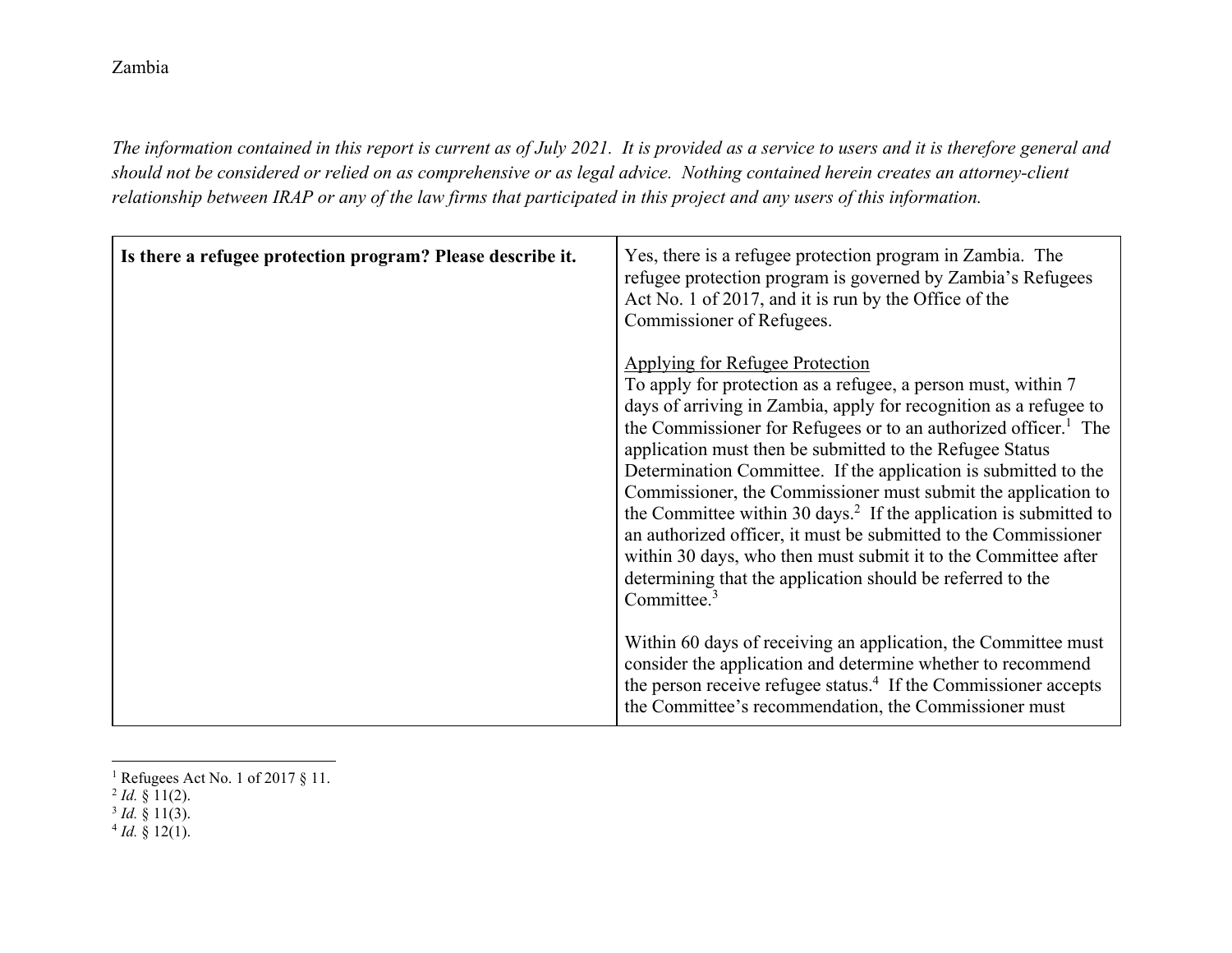Zambia

|                                                                                                                       | inform the applicant within seven days. <sup>5</sup>                                                                                                                                                                                                                                                                                                                                                                                                                                                                                                                                                                                                     |
|-----------------------------------------------------------------------------------------------------------------------|----------------------------------------------------------------------------------------------------------------------------------------------------------------------------------------------------------------------------------------------------------------------------------------------------------------------------------------------------------------------------------------------------------------------------------------------------------------------------------------------------------------------------------------------------------------------------------------------------------------------------------------------------------|
|                                                                                                                       | If a person's application is denied, he may appeal the decision<br>within 14 days to the Minister. $6$                                                                                                                                                                                                                                                                                                                                                                                                                                                                                                                                                   |
|                                                                                                                       | A person has the right to remain in Zambia while his application<br>is pending or while his appeal is pending. An applicant for<br>asylum may remain in Zambia for up to three months after his<br>appeal is denied, and a person may apply for an extension of<br>time. Zambia will not institute proceedings for unlawful entry or<br>presence in Zambia if the person timely applied for recognition<br>as a refugee or has obtained refugee status. <sup>7</sup><br><b>After Obtaining Refugee Status</b><br>The Refugees Act affords refugees certain rights and duties,<br>many of which are described below. <sup>8</sup> Refugees and dependents |
|                                                                                                                       | will be issued with an identity card, which they should keep with<br>them at all times. <sup>9</sup>                                                                                                                                                                                                                                                                                                                                                                                                                                                                                                                                                     |
| Who runs any available refugee protection program? Who<br>determines which applicants qualify for refugee protection? | The Zambian government runs a refugee protection program.<br>The Refugees Act established an Officer of the Commissioner of<br>Refugees within the ministry responsible for home affairs. <sup>10</sup><br>Additionally, the Civil Service Commission appoints a<br>Commissioner for Refugees, Deputy Commissioner for<br>Refugees, refugee officers, and other staff. <sup>11</sup> The Commissioner<br>is responsible for the recognition of refugees, as well as ensuring                                                                                                                                                                             |

- 5 *Id.* § 13. 6
- <sup>6</sup> *Id.* § 15.<br>7 *Id.* § 46.
- <sup>7</sup> Id. § 46.<br><sup>8 Id</sup>. Pert 1

*Id.*, Part IV ("Rights and Duties of Recognised Refugees")<br><sup>9</sup> *Id.* § 45(1)-(3).<br><sup>10</sup> *Id.* § 3.<br><sup>11</sup> *Id.* 

- 
-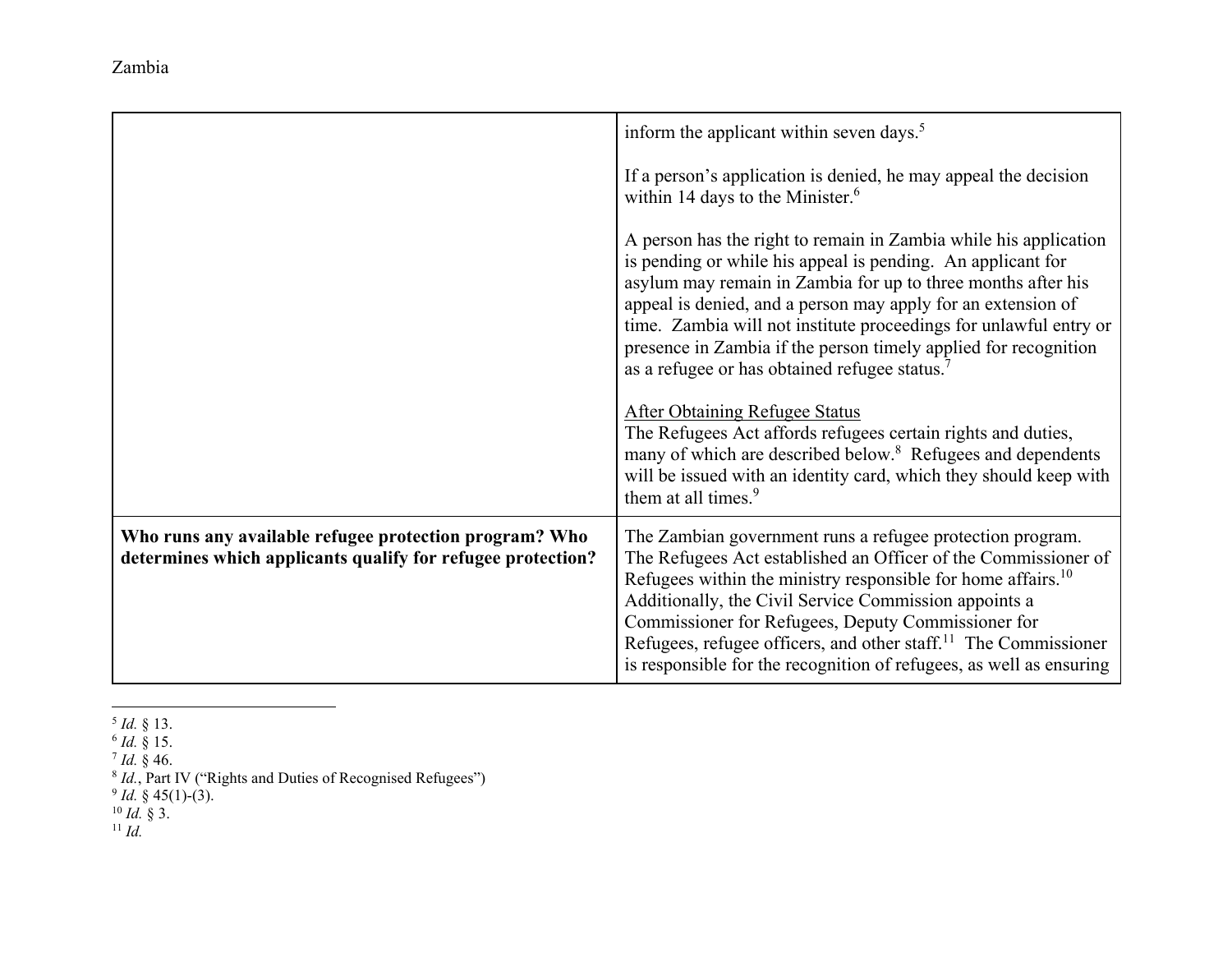that refugees are provided with adequate facilities and care, but the Commissioner may delegate his duties to the Deputy Officer or a refugee officer.<sup>12</sup> The Refugees Act also established a Refugee Status Determination Committee, which considers applications for the recognition of refugees.13 The Committee's members include a Chairperson, who must be a person with expertise in refugee matters, and one representative each of the Attorney General, Zambia Police Service, Ministry responsible for foreign affairs, Immigration Department, Special Division of the Office of the President, Department of National Registration, Passport and Citizenship, and the United Nations High Commissioner for Refugees (as *ex-officio* member).<sup>14</sup> **Is the refugee protection program functional? For example, how long does it take for decisions to be issued? What percentage of applications are granted?**  By all accounts, Zambia's refugee program is functional. In 2019, the Zambian government provided protection to 4,179 persons. As of October 2020, approximately 5,000 persons awaited refugee status determination.<sup>15</sup> **Do refugees have a right to work? A right to education? A right to medical care? Please describe.**  The Refugees Act lays out a number of rights and duties afforded to refugees.<sup>16</sup>

12 *Id.* § 4.

Right to Work: A refugee may be issued a work permit upon the producing the refugee's identity card.17 Issuance of a work permit is subject to normal immigration procedures, including a

16 *See* Refugees Act, Part IV.

 $^{17}$  *Id.* § 41(1).

<sup>13</sup> *Id.* §§ 5, 6.

<sup>14</sup> *Id.* § 5.

<sup>&</sup>lt;sup>15</sup> U.S. Dept. of State, "2020 Country Reports on Human Rights Practices: Zambia," available at https://www.state.gov/reports/2020-country-reports-on-humanrights-practices/zambia/ ("U.S. State Dept. Country Conditions Report").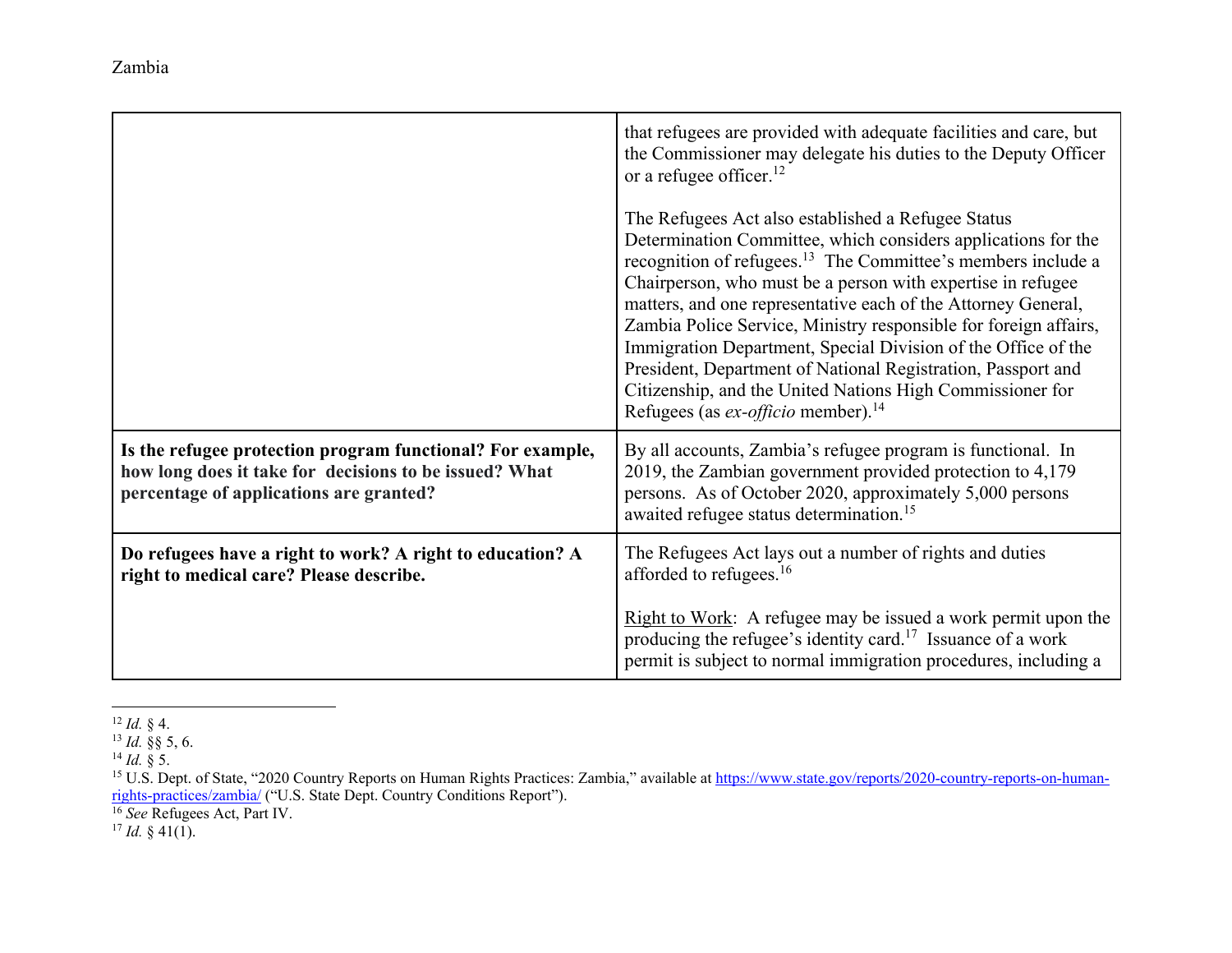|                                                                                           | government policy that "requires the immigration department to<br>ascertain that there is no qualified and available citizen to<br>perform the job." <sup>18</sup><br>The work permit allows the refugee to "engage in gainful"<br>employment" and to be "treated in the same way as nationals of<br>a foreign country in the same circumstances." <sup>19</sup> Additionally, a<br>refugee can engage in certain self-employment, found<br>companies, or engage in a profession should the refugee have<br>qualifications recognized by the relevant authorities. <sup>20</sup>                                         |
|-------------------------------------------------------------------------------------------|--------------------------------------------------------------------------------------------------------------------------------------------------------------------------------------------------------------------------------------------------------------------------------------------------------------------------------------------------------------------------------------------------------------------------------------------------------------------------------------------------------------------------------------------------------------------------------------------------------------------------|
|                                                                                           | Right to an Education: A refugee may be issued a study permit<br>upon producing the refugee's identity card. <sup>21</sup> The study permit<br>allows the refugee to "undertake studies at an educational<br>institution or higher education institution" and to be "treated in<br>the same way as nationals of a foreign country in the same<br>circumstances." <sup>22</sup> Additionally, a refugee or his dependent may<br>attend primary school without a study permit. <sup>23</sup> Payment of<br>school fees is also required. $^{24}$<br>Medical Care: The government provides health care to<br>refugees. $25$ |
| Are those seeking refugee protection free to live freely or<br>forced to reside in camps? | Refugees must live in one of three designated refugee<br>settlements, except for refugees who have received a permit for                                                                                                                                                                                                                                                                                                                                                                                                                                                                                                 |

<sup>18</sup> U.S. State Dept. Country Conditions Report.

<sup>19</sup> *Id.* § 41(2). 20 *Id.* §§ 42-43.

<sup>21</sup> *Id.* § 41(1). 22 *Id.* § 41(2). 23 *Id.* § 41(3).

<sup>&</sup>lt;sup>24</sup> U.S. State Dept. Country Conditions Report.<br><sup>25</sup> Id.; *see also* UNHCR, ''Guide for Refugees and Asylum Seekers Zambia,'' available at <u>https://www.unhcr.org/50a6464d9.pdf</u> (''UNHCR Guide'').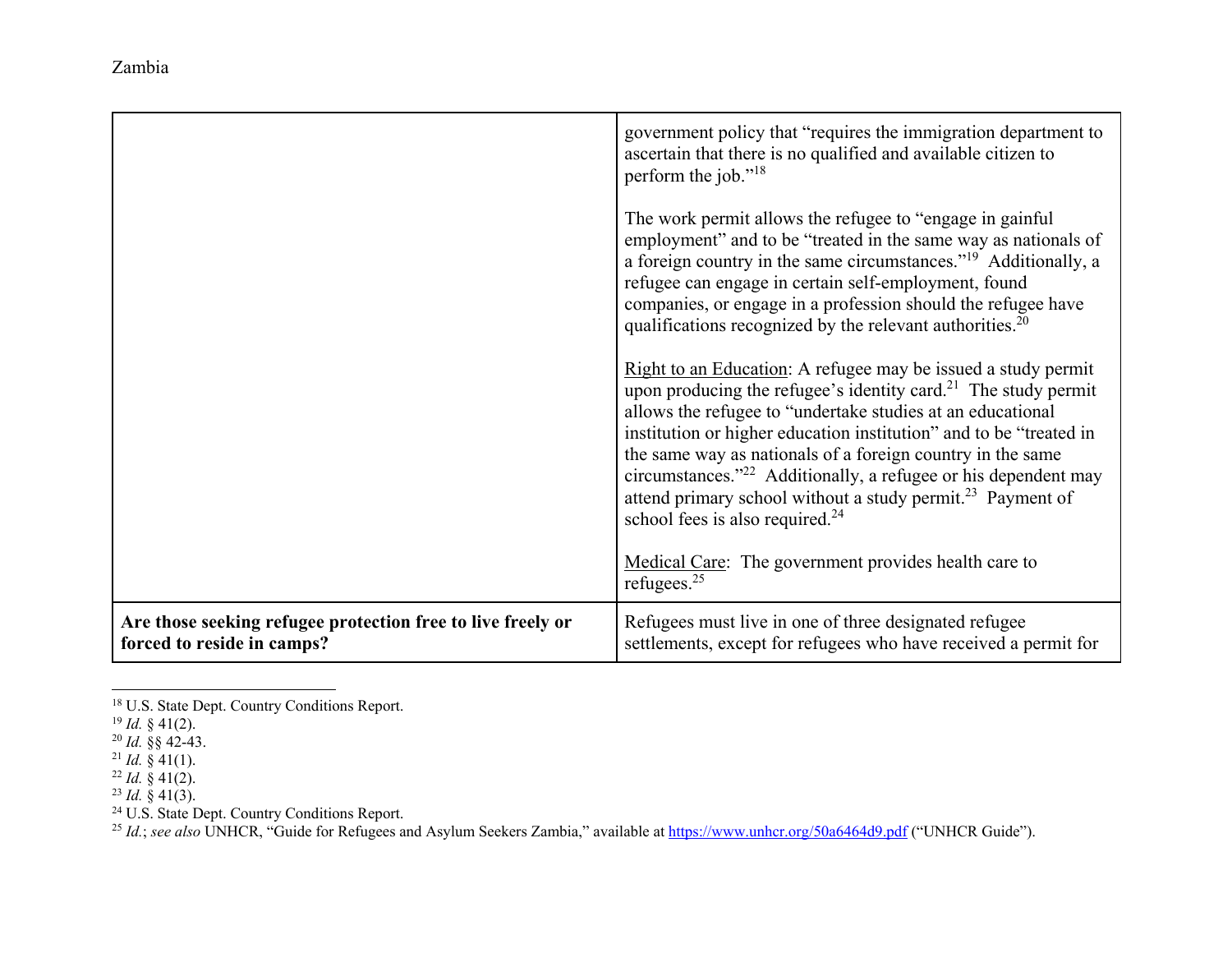|                                                                                                                                                                                                                                           | work, study, health, or protection. <sup>26</sup> Refugees with such permits<br>may reside in urban areas if approval is given by the Urban<br>Residency Committee. <sup>27</sup> Residing outside of a refugee<br>settlement without authority is an offense under the Refugees<br>Act. $28$                                                                                                                                   |
|-------------------------------------------------------------------------------------------------------------------------------------------------------------------------------------------------------------------------------------------|---------------------------------------------------------------------------------------------------------------------------------------------------------------------------------------------------------------------------------------------------------------------------------------------------------------------------------------------------------------------------------------------------------------------------------|
|                                                                                                                                                                                                                                           | Refugees in settlements may obtain passes to leave the<br>settlements for up to 60 days, but police officers are not always<br>familiar with the permits and passes. <sup>29</sup> During the COVID-19<br>pandemic, exit and entry restrictions were put in place at refugee<br>settlements. $30$                                                                                                                               |
| Does a grant of refugee protection result in a pathway to<br>permanent status? In other words, can a refugee eventually<br>become a citizen? Is there another form of legal permanent<br>status available for people with refugee status? | Yes, a refugee can eventually become a Zambian citizen, though<br>it is unclear what steps a refugee must take to obtain citizenship.<br>The Refugees Act provides that a refugee will cease to be a<br>refugee if he "becomes a citizen of Zambia," and the<br>Commissioner must assist a person who is no longer recognized<br>as a refugee but who has met Zambian citizenship requirements,<br>to acquire citizenship. $31$ |
|                                                                                                                                                                                                                                           | The Zambian government has issued residence permits to<br>Angolan and Rwandan refugees, and has provided refugees from<br>the Democratic Republic of the Congo residing in certain<br>refugee camps the opportunity to permanently settle in those<br>camps. $32$                                                                                                                                                               |

26 U.S. State Dept. Country Conditions Report. 27 *Id.*; *see also* UNHCR Guide.

28 Refugees Act § 63. 29 U.S. State Dept. Country Conditions Report. 30 *Id.* 

31 *Id.* §§ 20(1)(c), 49(2).

<sup>32</sup> U.S. State Dept. Country Conditions Report.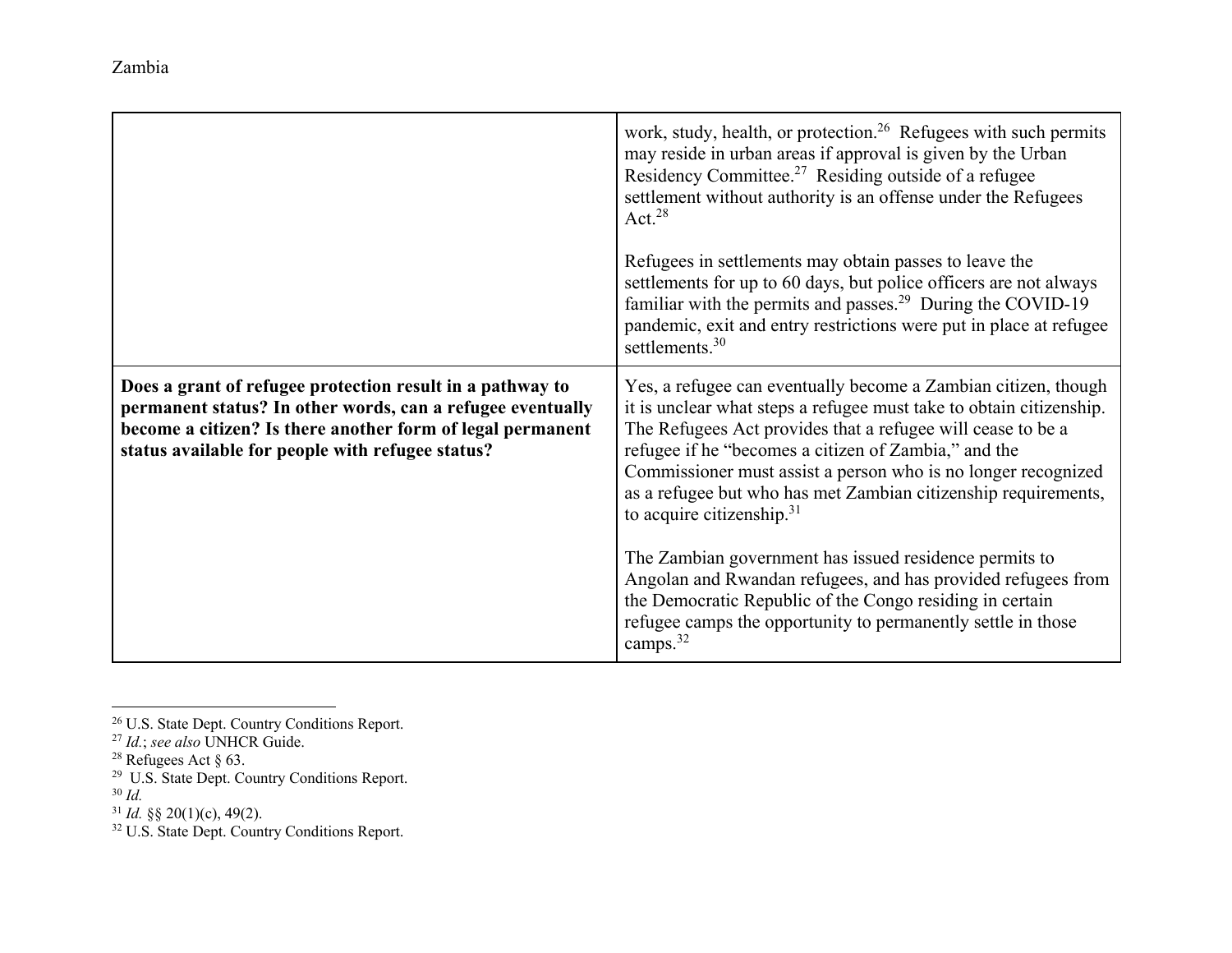| Does the country offer temporary protections available other<br>than refugee status? If so, what are they?                                                                                                                                                                                                | Zambia issues Asylum Seeker's permits to persons seeking<br>asylum in Zambia, which are valid for 30 days from the date of<br>issue. They are given to allow for refugee status determination. <sup>33</sup>                                                                                                                                                                                                                                                                                                                                  |
|-----------------------------------------------------------------------------------------------------------------------------------------------------------------------------------------------------------------------------------------------------------------------------------------------------------|-----------------------------------------------------------------------------------------------------------------------------------------------------------------------------------------------------------------------------------------------------------------------------------------------------------------------------------------------------------------------------------------------------------------------------------------------------------------------------------------------------------------------------------------------|
| What, if any, penalties are there for people without status or<br>people who are denied refugee protection?                                                                                                                                                                                               | A person seeking refugee status has no right to remain in Zambia<br>once the person's application for recognition as a refugee has<br>been denied and the person has exhausted his right to appeal. <sup>34</sup><br>A person remaining in Zambia illegally may be deported and<br>detained prior to deportation. <sup>35</sup>                                                                                                                                                                                                               |
| What organizations exist in-country that can help displaced<br>people seek available protections? What other organizations<br>in the country may be able to help displaced people access<br>services and rights, even if their mission is not to specifically<br>work with refugees and displaced people? | Legal Resources Foundation, Zambia:<br>http://www.lrf.org.zm/<br>Zambia Red Cross Society:<br>http://www.zamcross.org.zm/<br>Action Africa Help:<br>$\bullet$<br>https://www.actionafricahelp.org/contacts/<br>Africa IDP Voice: www.africaidp.org<br>Plan International: https://plan-international.org/zambia<br>World Vision International: https://www.wvi.org/zambia<br>CARE International: https://www.care-<br>international.org/where-we-work/zambia<br>Caritas Zambia: https://www.caritas.org/where-caritas-<br>work/africa/zambia/ |
| Is there other information that might be valuable for<br>displaced people arriving in that country to know?                                                                                                                                                                                               | In 2020, the UNHCR reported no cases of abuse (including cases<br>of sexual abuse or gender-based violence) against refugees. <sup>36</sup>                                                                                                                                                                                                                                                                                                                                                                                                   |

<sup>&</sup>lt;sup>33</sup> Zambia Dept. of Immigration, "Immigration Permit Types," available at: https://www.zambiaimmigration.gov.zm/permit-types/#1558184670991-7a5f6a67-8bf7; *see also* Immigration and Deportation Act § 31.

 $34$  Refugees Act § 11(4).

<sup>35</sup> Immigration and Deportation Act §§ 17, 18. 36 *Id.*